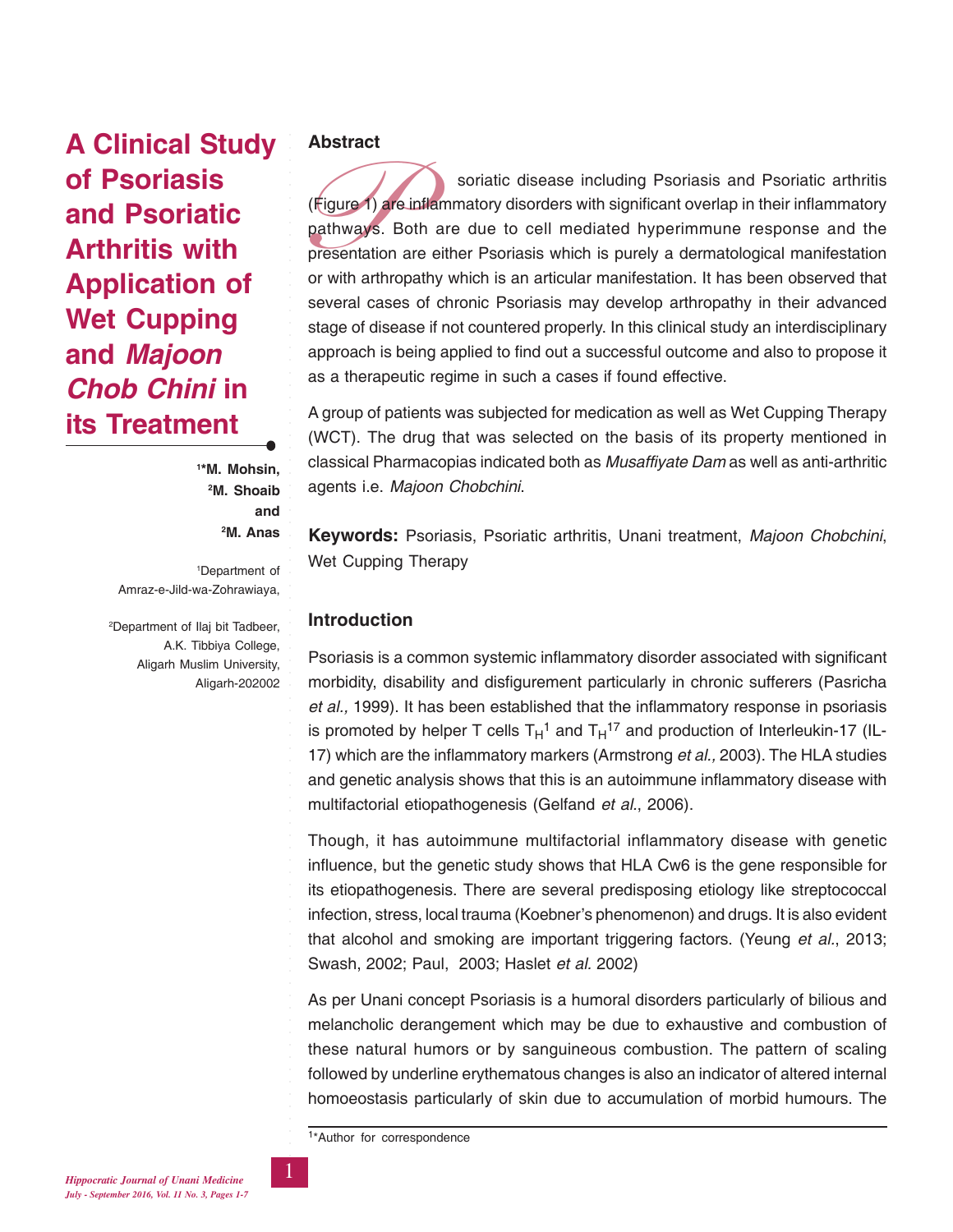

**Figure 1 :** Presentations of Psoriasis and Psoriatic Arthropathy

treatment guide line mentioned in classical literature is scattered and is not well documented (Ahmad, 1938; Aleem, 2002; Kabeeruddin, Ynm). Therefore, a suitable data collection for its therapeutics is need of today to make it well documented and evidence based and also to incorporate in the treatment module of National Formulary if found effective and safe.

With these aims and objectives a study was designed in collaboration with Department of Amraz e Jild wa Zhorawiya and Department of Ilaj bit Tadbeer, Ajmal Khan Tibbiya College and Hospital, Aligarh Muslim University, Aligarh, to find out a suitable, safe and effective regime for the ailing patients of psoriasis and psoriatic arthritis.

# **Material and Method**

○○○○○○○○○○○○○○○○○○○○○○○○○○○○○○○○○○○○○○○○○○○○○○○○○○○○○○○○

This study was conducted on the basis of data and input from patients as well as consultants of Ajmal Khan Tibbiya College and Hospital attending OPD of Amraze-Jild-wa- Zhorawiya and Ilaj-bit-Tadbeer from the year 2012 to 2015. The study is based on observations on patients ailing from psoriasis and psoriatic arthritis. Sixty (60) cases were randomly selected without any gender biased and no concomitant therapy was allowed during the study.

### Inclusion Criteria

• Diagnosed cases of Psoriasis and Psoriatic arthritis between the age of 10 to 60 years of age.

### Exclusion Criteria

- Below the age of 10 year and above the age of 60 years.
- Pregnant and lactating women.
- Hypothyroidism and Hyperthyroidism.
- Diabetes mellitus
- Seropositive arthritis
- Any other type of medication



○○○○○○○○○○○○○○○○○○○○○○○○○○○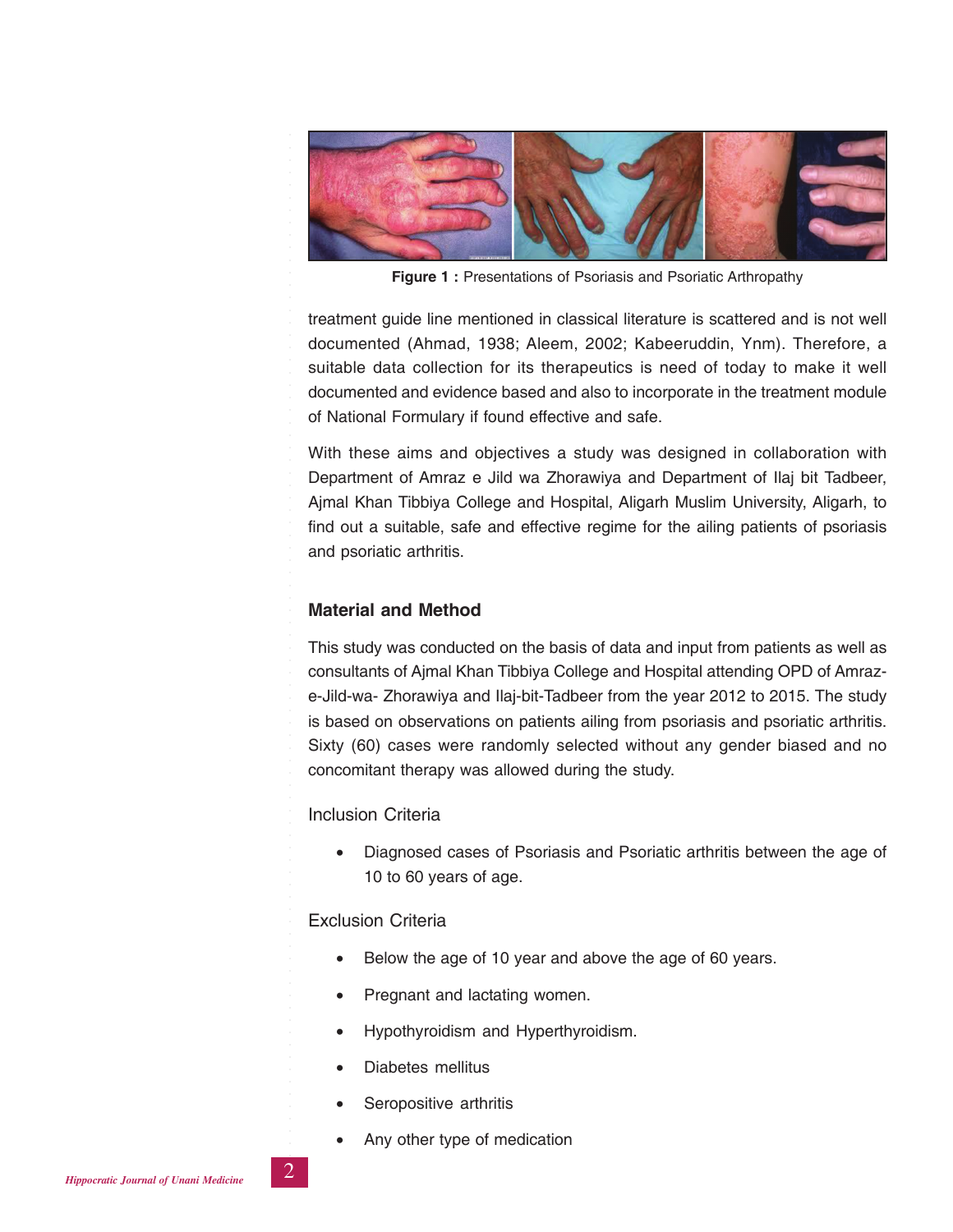# Drug and Regime

*Majoon Chobchini* 06 grams twice daily and wet cupping therapy at fortnightly interval. The duration of study was 2 month with one month follow up without any drug and regime to obtain inputs of the effects as well as recurrence.

# Statistical Analysis

○○○○○○○○○○○○○○○○○○○○○○○○○○○○○○○○○○○○○○○○○○○○○○○○○○○○○○○○

It was also carried out as when required to strengthen the claim.

| <b>Age Groups</b><br>in Years | <b>Males No. With</b><br>$(% \mathcal{L}_{0}^{\infty})$ (% age) | <b>Females No. With</b><br>$(% \mathcal{L}_{0}^{\infty})$ (% age) | <b>Total No. With</b><br>$(% \mathcal{L}_{0})$ (% age) |
|-------------------------------|-----------------------------------------------------------------|-------------------------------------------------------------------|--------------------------------------------------------|
| $10 - 19$                     | 03 (05.0)                                                       | 05 (08.3)                                                         | 08 (13.3)                                              |
| $20 - 29$                     | 10 (16.7)                                                       | 21(35.0)                                                          | 31(51.6)                                               |
| $30 - 39$                     | 04 (06.7)                                                       | 05 (08.3)                                                         | 09 (15.0)                                              |
| $40 - 49$                     | 02(03.3)                                                        | 06 (10.0)                                                         | 08 (13.3)                                              |
| 50-59                         | 01(01.7)                                                        | 03(05.0)                                                          | 04 (06.6)                                              |
| Total                         | 20(13.3)                                                        | 40 (66.7)                                                         | 60 (100)                                               |

**Table 1:** Distribution of patients according to age and sex

| <b>Table 2:</b> Distribution of Patients according to Social status, Marital status and Family |  |  |  |  |  |
|------------------------------------------------------------------------------------------------|--|--|--|--|--|
| History of Psoriasis                                                                           |  |  |  |  |  |

| <b>Social Status</b>        | <b>Number of Paients</b> | % age |  |  |  |  |  |  |
|-----------------------------|--------------------------|-------|--|--|--|--|--|--|
| <b>LIG</b>                  | 44                       | 73.3  |  |  |  |  |  |  |
| <b>MIG</b>                  | 15                       | 25.0  |  |  |  |  |  |  |
| <b>UIG</b>                  | 01                       | 01.7  |  |  |  |  |  |  |
| Total                       | 60                       | 100.0 |  |  |  |  |  |  |
| <b>Marital Status</b>       |                          |       |  |  |  |  |  |  |
| Married                     | 38                       | 63.3  |  |  |  |  |  |  |
| Unmarried                   | 22                       | 36.7  |  |  |  |  |  |  |
| Total                       | 60                       | 100.0 |  |  |  |  |  |  |
| Family History of Psoriasis |                          |       |  |  |  |  |  |  |
| Present                     | 35                       | 58.3  |  |  |  |  |  |  |
| Absent                      | 25                       | 41.7  |  |  |  |  |  |  |
| Total                       | 60                       | 100.0 |  |  |  |  |  |  |

○○○○○○○○○○○○○○○○○○○○○○○○○○○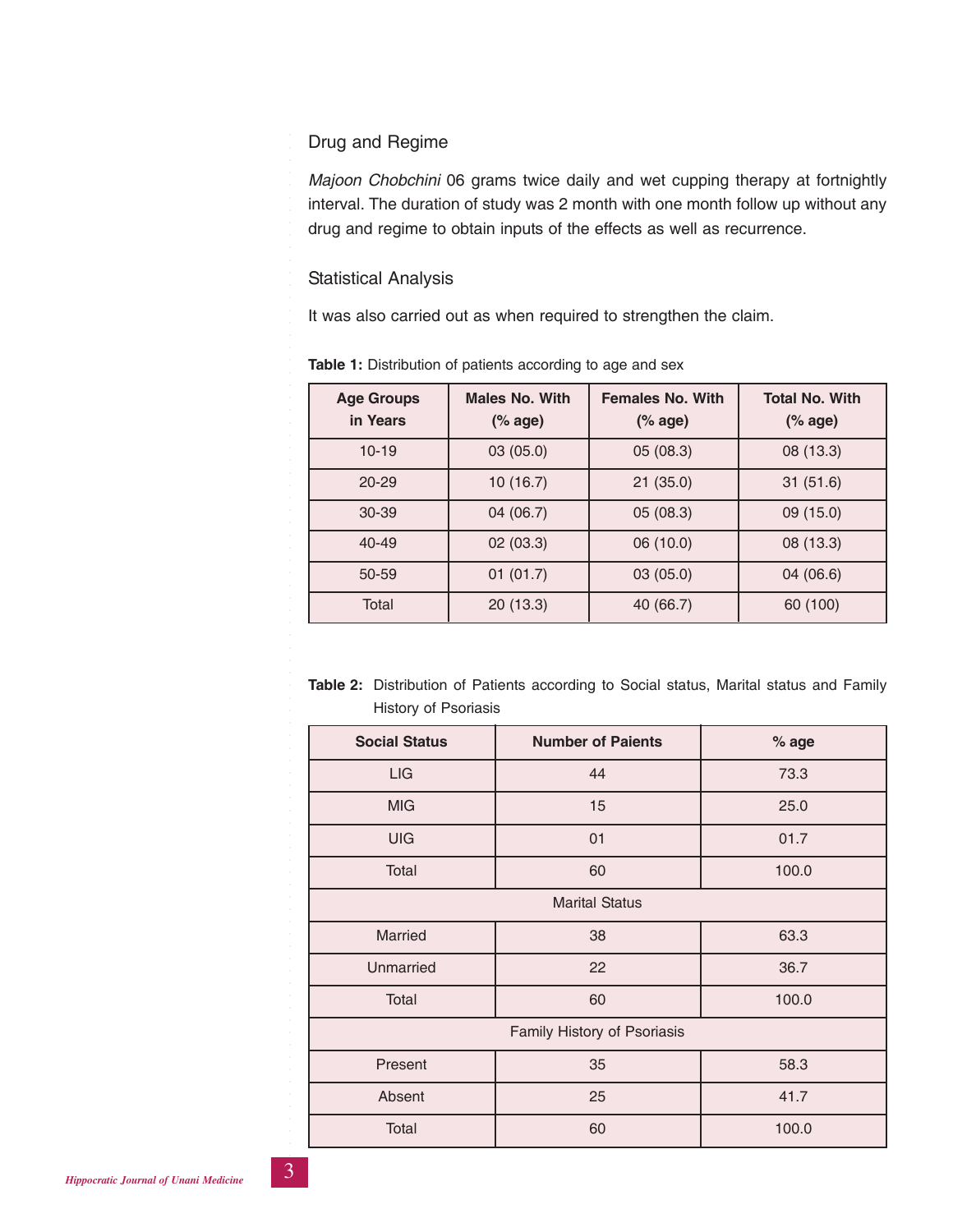### **Observations, Results and Discussion**

The study was performed on 60 patients between the age group of 10 to 60 years without any biased to the gender and socio-economic status after obtaining informed written consent. The objective parameters were relief in the presentation of Psoriasis and Psoriatic arthritis which was initially supposed as 4+ (full intensity) and fortnightly observation were recorded in their symptoms and presentation if improved as 3+, 2+, 1+ or absent.

As evident from the Table No.4 (A) in which the cases of Psoriasis with their variable presentation were 45. It has been found that there is very remarkable clinical improvement in all type of Psoriasis at the end of 45 and 60 days. The patients were followed even after termination of treatment for one month through their telephone number or through direct input reporting to their respective consultants if they feel any problems regarding recurrence, adverse effects or any further requirement of treatment. It was found that most of the patients feel

| <b>Temperament</b>    | <b>Number of Patients</b> | $%$ age |  |  |
|-----------------------|---------------------------|---------|--|--|
| Damvi (Sanguinous)    | 14                        | 23.3    |  |  |
| Balghami (Phlegmatic) | 12                        | 20.3    |  |  |
| Safravi (Bilious)     | 32                        | 53.3    |  |  |
| Saudawi (Melancholic) | 02                        | 03.3    |  |  |
| Total                 | 60                        | 100.0   |  |  |

**Table 3:** Distribution of Patients according to Temperament

**Table 4:** Clinical Presentations of Psoriatic disorders

|  |      | (A) Psoriasis alone          | n=45     |
|--|------|------------------------------|----------|
|  | İ.   | <b>Plaque Psoriasis</b>      | 25       |
|  | ii.  | Guttate Psoriasis            | 06       |
|  | iii. | <b>Pustular Psoriasis</b>    | 01       |
|  | iv.  | Palmo Plantar and Nails      | 05       |
|  |      | (B) Psoriasis with arthritis | $n = 15$ |
|  | i.   | Hand joints                  | 06       |
|  | ii.  | Feet joints                  | 04       |
|  | iii. | Knee, Elbow & Wrist          | 01       |
|  | İV.  | Spondylo-arthrosis           | 04       |
|  |      | (C) Ocular manifestation     |          |
|  | i.   | Uveitis                      | Nil      |

○○○○○○○○○○○○○○○○○○○○○○○○○○○

○○○○○○○○○○○○○○○○○○○○○○○○○○○○○○○○○○○○○○○○○○○○○○○○○○○○○○○○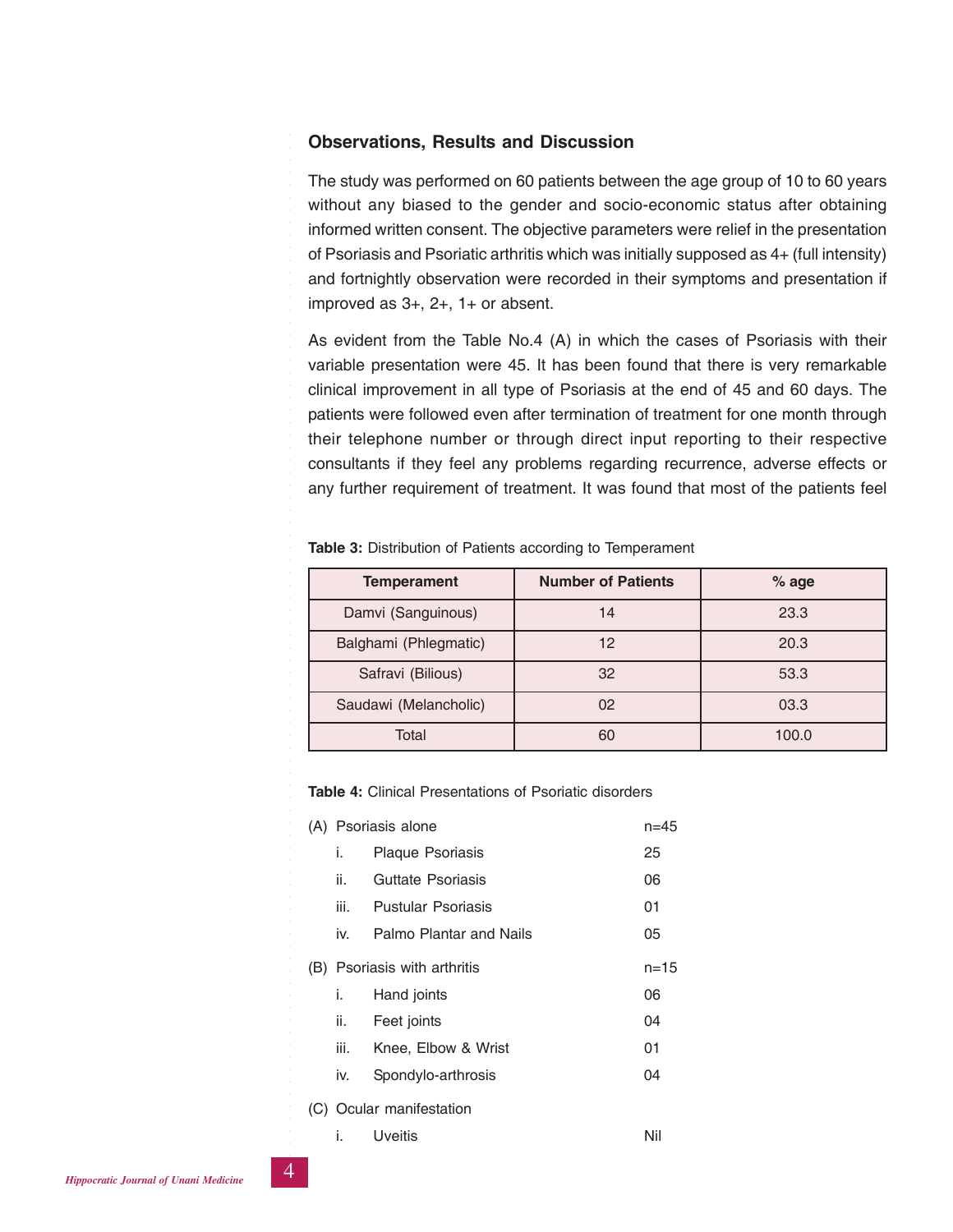#### Effects of Drug and Regime

(A) Psoriasis (4+=100%)

| <b>Types</b>     | <b>Symptom</b>   | 0 <sub>day</sub> | 15 days | 30 days | 45 days | 60 days    |
|------------------|------------------|------------------|---------|---------|---------|------------|
| Plaque           | Number of        | $4+$             | $4+$    | $3+$    | $2+$    | $1+$       |
| <b>Psoriasis</b> | lesion           |                  |         |         |         |            |
|                  | Size of          | $4+$             | $2+$    | $1+$    | $1+$    | Negligible |
|                  | lesion           |                  |         |         |         | size       |
|                  | Erythema         | $4+$             | $3+$    | $2+$    | $1+$    | Absent     |
| Guttate          | Number of        | $4+$             | $4+$    | $3+$    | $2+$    | Absent     |
| Psoriasis        | lesion           |                  |         |         |         |            |
|                  | Size of lesion   | $4+$             | $2+$    | $2+$    | $1+$    | Absent     |
|                  | Erythema         | $4+$             | $1+$    | Absent  | Absent  | Absent     |
| Pustular         | Number of        | $4+$             | $3+$    | $2+$    | $1+$    | $1+$       |
| Psoriasis        | lesion           |                  |         |         |         |            |
|                  | Size of lesion   | $4+$             | $3+$    | $2+$    | $2+$    | $1+$       |
|                  | Pustule          | $4+$             | $3+$    | $2+$    | $2+$    | $1+$       |
| Flexural         | Number of        | $4+$             | $4+$    | $4+$    | $4+$    | $3+$       |
| <b>Psoriasis</b> | lesion           |                  |         |         |         |            |
|                  | Size of lesion   | $4+$             | $3+$    | $2+$    | $2+$    | $2+$       |
|                  | Erythema         | $4+$             | $2+$    | $1+$    | $1+$    | Absent     |
| Planto           | Number of lesion | $4+$             | $4+$    | $4+$    | $4+$    | $3+$       |
| Palmer           |                  |                  |         |         |         |            |
| and Nail         | Size of lesion   | $4+$             | $4+$    | $3+$    | $3+$    | $2+$       |
| <b>Psoriasis</b> | Erythema         | $4+$             | $3+$    | $2+$    | $2+$    | $2+$       |

# (A) Psoriatic Arthritis (4+=100%)

| <b>Types</b> | <b>Symptom</b>    | 0 day | 15 days | 30 days | 45 days | 60 days |
|--------------|-------------------|-------|---------|---------|---------|---------|
| Hand joints  | Swelling          | $4+$  | $3+$    | $1+$    | Absent  | Absent  |
|              | <b>Tenderness</b> | $4+$  | $2+$    | $1+$    | $1+$    | $1+$    |
|              | Movement          | $4+$  | $2+$    | $1+$    | $1+$    | Normal  |
| Feet joints  | Swelling          | $4+$  | $3+$    | $2+$    | $1+$    | Absent  |
|              | <b>Tenderness</b> | $4+$  | $2+$    | $1+$    | $1+$    | Absent  |
|              | Movement          | $4+$  | $2+$    | $1+$    | $1+$    | Absent  |
| Knee,        | Swelling          | $4+$  | $3+$    | $1+$    | Absent  | Absent  |
| Elbow        | <b>Tenderness</b> | $4+$  | $2+$    | $1+$    | $1+$    | $1+$    |
| and Wrist    | Movement          | $4+$  | $2+$    | $1+$    | $1+$    | Normal  |
| Spodylo-     | Swelling          | $4+$  | $3+$    | $2+$    | $1+$    | Absent  |
| arthrosis    | <b>Tenderness</b> | $4+$  | $2+$    | $1+$    | $1+$    | Absent  |
|              | Movement          | $4+$  | $2+$    | $1+$    | $1+$    | Absent  |

○○○○○○○○○○○○○○○○○○○○○○○○○○○

○○○○○○○○○○○○○○○○○○○○○○○○○○○○○○○○○○○○○○○○○○○○○○○○○○○○○○○○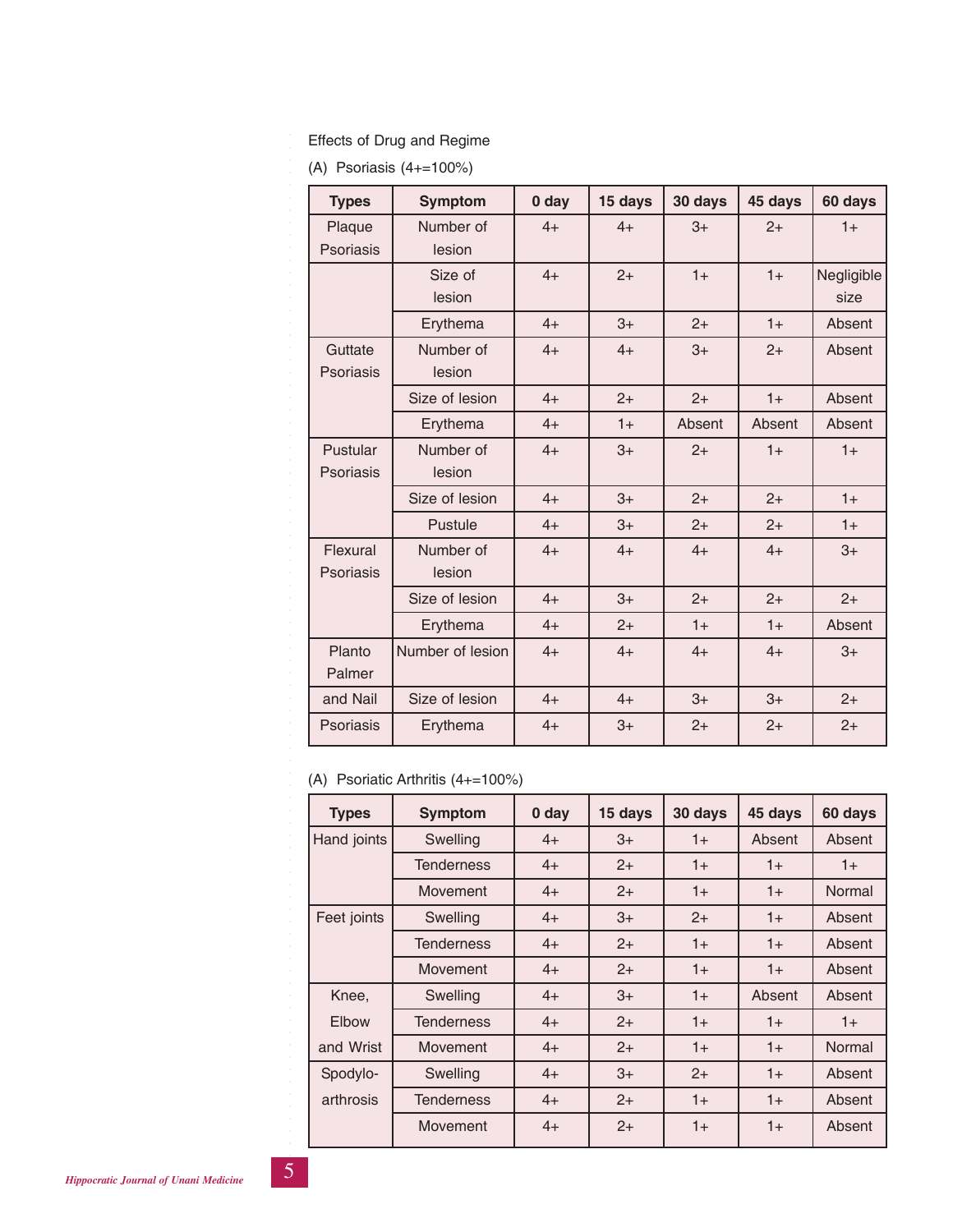further treatment requirement though there was no recurrence but due to its chronicity and presentation patients were found apprehensive.

The cases of Palmo-Planter Psoriasis were slow responsive and were advised to seek treatment for more duration and were recorded and reported separately. The cases of Psoriatic arthritis were good responsive and there was drastic improvement seen in swelling of the joints and movements consequently their performance in their routine life activities were improved.

As for as the effect of regimen and its mechanism of action is concerned it is very vague to define in terms of objective hemodynamics and cytochemical parameters but as per the concept of pathophysiology of disease and the expulsion of morbid and rotten humours, it is very obvious that cupping particularly wet cupping therapy is proving worthy to expelled the morbid humours from the body parts responsible for various disease and the same is applied here.

One thing is also very important here that in cell mediated hyperimmune response which occurs in all type of autoimmune disorders particularly in Psoriatic arthropathy, rheumatoid arthritis etc. There is certain inflammatory cytokines which are triggered by some unknown factors and our body needs to counter them by counter mechanism i.e. through the production of anti-inflammatory markers and enzymes which are natural autocoids produces by our body as and when needed to counter other autocoids responsible for inflammatory process. It has been hypothesised on strong observations based evidences that the cupping produces an artificial inflamation just to stimulate the autocoids producing mechanism which are natural local hormones and enzymes produced by our body. Similarly the concept of Musaffiyat i.e. the natural purification process of morbid sanguineous humour responsible for various dermatological and systemic disorders was given as an adjuvant in this study. The constituents of this drug (*Majoon Chobchini*) also have anti-inflammatory activity, immunomodulating activity as well as antiarthritic activity and therefore it is frequently prescribed for skin and joint disorders. The cumulative effects of is quite relevant and hence proved effective as evident from the Table 4 and Figure 1.

### **Conclusion**

In view of the above observation it can be concluded that regimenal approach may prove more effective way of treatment particularly in autoimmune disorders. Wet Cupping therapy along with Majoon Chobchini is beneficial in treatment of psoriasis and psoriatic arthropathy but the duration of treatment needs to be extended as per the intensity and severity of the cases. The study needs to be multi centric and more collaborative as well as more objective before arriving on any better outcome.

○○○○○○○○○○○○○○○○○○○○○○○○○○○

○○○○○○○○○○○○○○○○○○○○○○○○○○○○○○○○○○○○○○○○○○○○○○○○○○○○○○○○